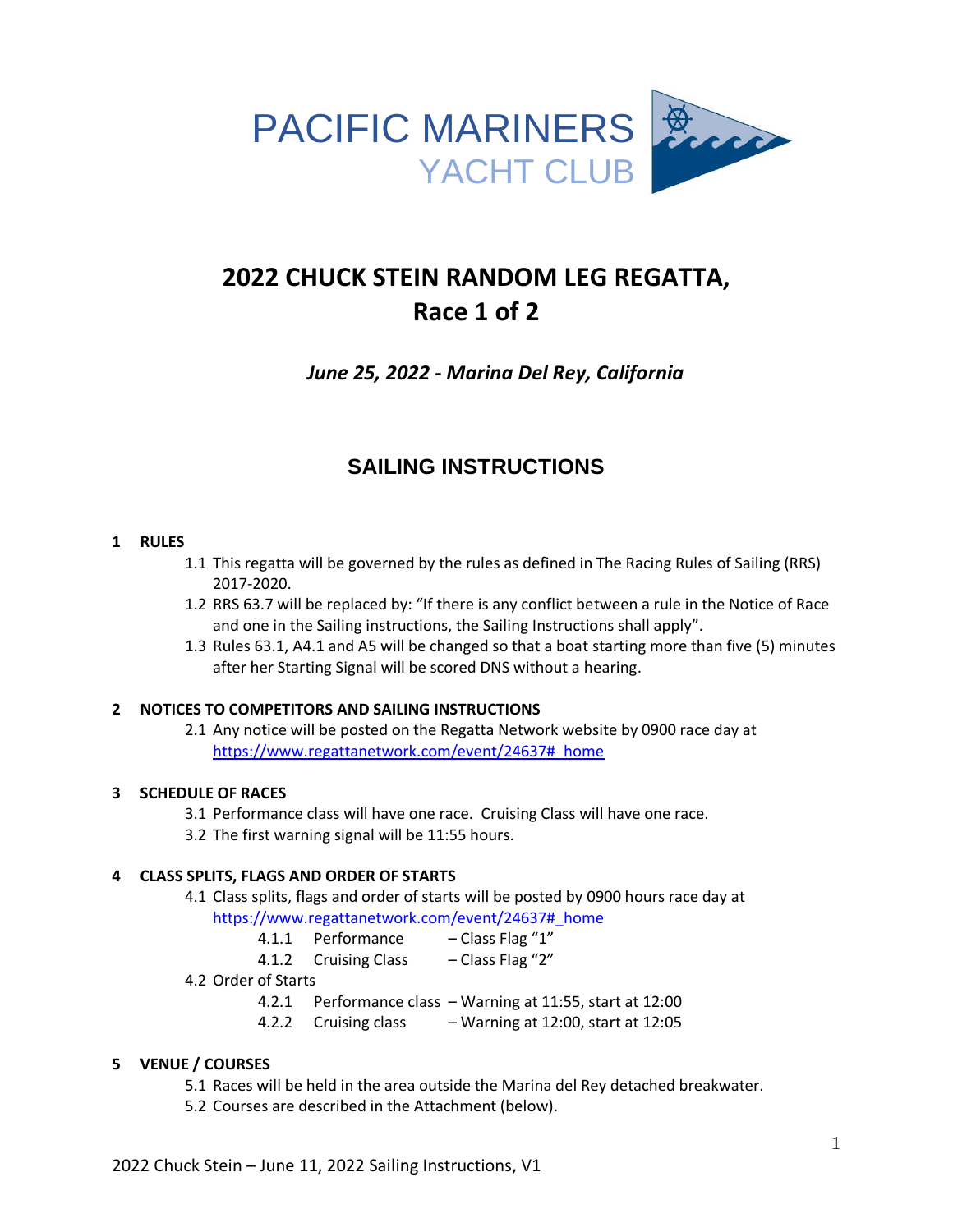#### **6 MECHANICAL**

6.1 Mechanical or electric self-steering devices may be employed after the start by boats with only 2 or 1 crew. This modifies RRS Rule 52.

#### **7 MARKS**

- 7.1 Marks used will be those indicated on Marina del Rey Course Chart 17.
- 7.2 Any mark missing shall be rounded at the GPS location of that mark as given on Course Chart 17. This changes RRS 34.

#### **8 CHECK-IN**

8.1 Prior to the first warning signal, all boats shall check in via VHF radio, **Channel 68**.

#### **9 THE START**

- 9.1 The starting line will be between an orange flag on the Race Committee boat at the line's starboard end and SS Mark at the line's port end.
- 9.2 A rolling 5-minute sequence will be used to start all classes. The starting signal for each class will be the warning signal for the next class. This changes RRS 26.
- 9.3 The Race Committee may attempt to notify boats over early, OCS (On Coarse Side), by hailing their sail number on the designated VHF channel. No part of this hail, or lack thereof, shall be considered grounds for redress.

#### **10 THE FINISH**

- 10.1 The finish line for all classes will be at the south entrance to the Marina del Rey main channel, on a line between the green channel-marker light on the detached breakwater and the Orange Flag on the Race Committee signal boat anchored in the vicinity of Ballona Creek, bearing approximately 270 degrees magnetic.
- 10.2 If the Race Committee signal boat is not on station at the time a racing boat finishes, she shall report to the Race Committee her finishing time and position in relation to other nearby boats at the first reasonable opportunity. This report may be given in person at the hospitality club (PMYC), via VHF radio Channel 68 or by phone to the PRO (phone number at the end of these instructions).

#### **11 PENALTIES**

11.1 Rule 44.1 is changed so that a boat may exonerate herself by taking a one-turn penalty. Exceptions (a) and (b) to Rule 44.1 remain in force.

#### **12 NOTICE OF RETIREMENT**

12.1 Any boat retiring shall notify the Race Committee and receive confirmation, as soon as possible after retiring, by VHF radio, Channel 68, or by phone to the PRO (phone number at the end of these instructions).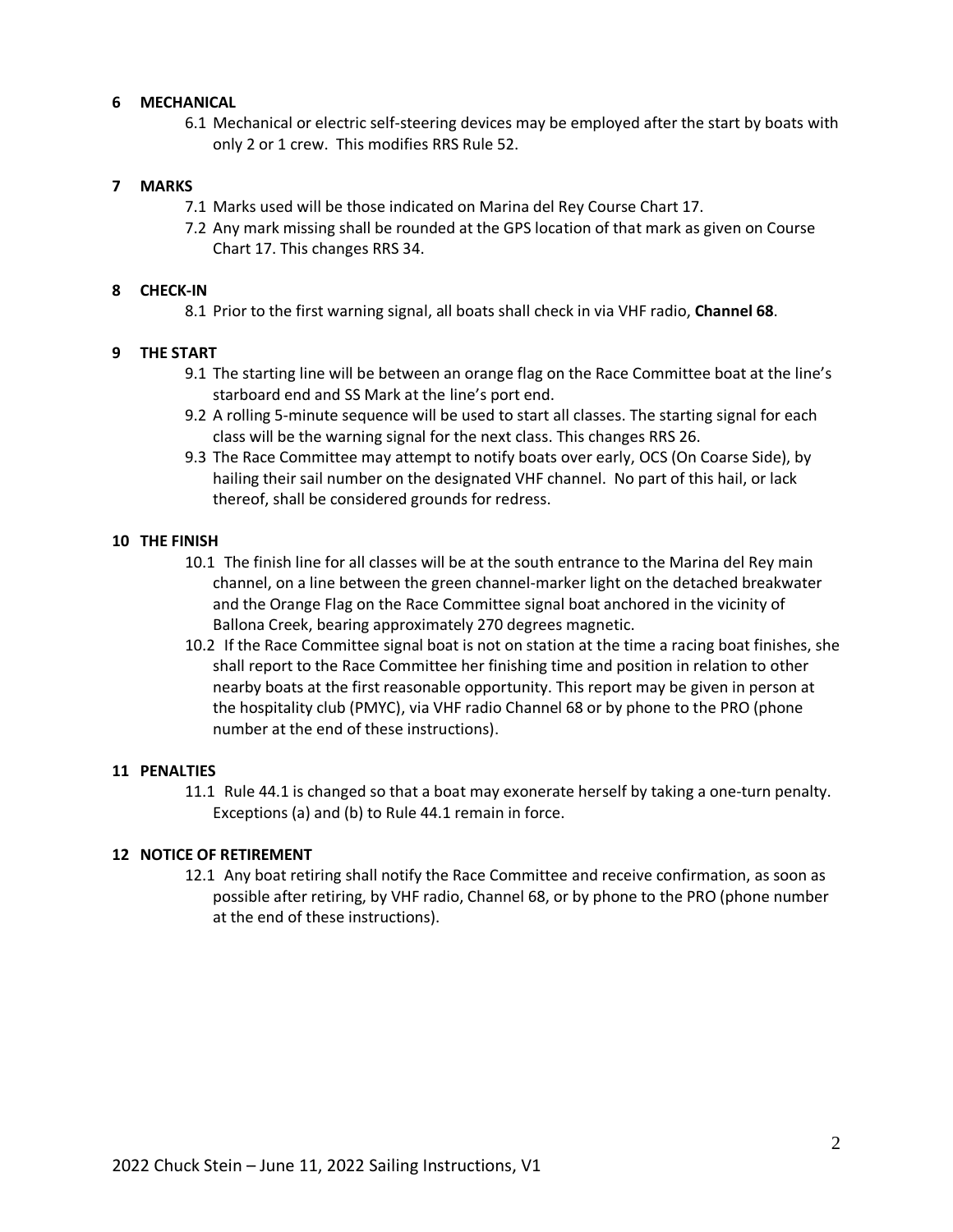#### **13 TIME LIMIT**

13.1 There is no time limit to this race.

#### **14 PROTESTS**

- 14.1 Any boat intending to file a protest shall notify the Race Committee within the protest time limit of one hour after she finishes the race.
- 14.2 Protest forms will be available at the host yacht club. Forms shall be delivered to a Race Committee official at the host yacht club within the protest time limit.
- 14.3 Protests will be heard as soon as possible. All parties shall be present, with witnesses, after filing.

#### **15 SCORING**

15.1 Time on distance scoring will be used.

#### **16 TROPHIES**

16.1 The Chuck Stein Perpetual Trophy will be awarded to the winner of the Performance Class, combining both Race 1 on 6/25/22 and Race 2 on 7/23/22, at the discretion of RC.

#### **17 COMMUNICATION**

- 17.1 All competitors shall carry a VHF radio.
- 17.2 The RC will use **channel 68** for communications with competitors.
- 17.3 The RC may use the radio to make competitors aware of its intentions, the course to be sailed, starting times, course changes, OCS, postponements, and other information regarding the racing. RC failure to make any race announcement via radio shall not be grounds for redress.

#### **18 HOSPITALITY**

18.1 Post-race trophies and hospitality will be held at Pacific Mariners' Yacht Club, 13915 Panay Way, Marina del Rey, CA

#### **19 DISCLAIMER OF LIABILITY**

19.1 Competitors participate in the Regatta entirely at their own risk. See RRS 4. The organizing authority, host yacht clubs, and ASMBYC will not accept any liability for material damage, personal injury or death sustained in conjunction with, prior to, during or after the regatta.

| Event Chair:            | Scott LaMay, pmyc.scottlamay@gmail.com         |
|-------------------------|------------------------------------------------|
| Principal Race Officer: | Mark Chapin, mchapin600@gmail.com 562-331-8357 |